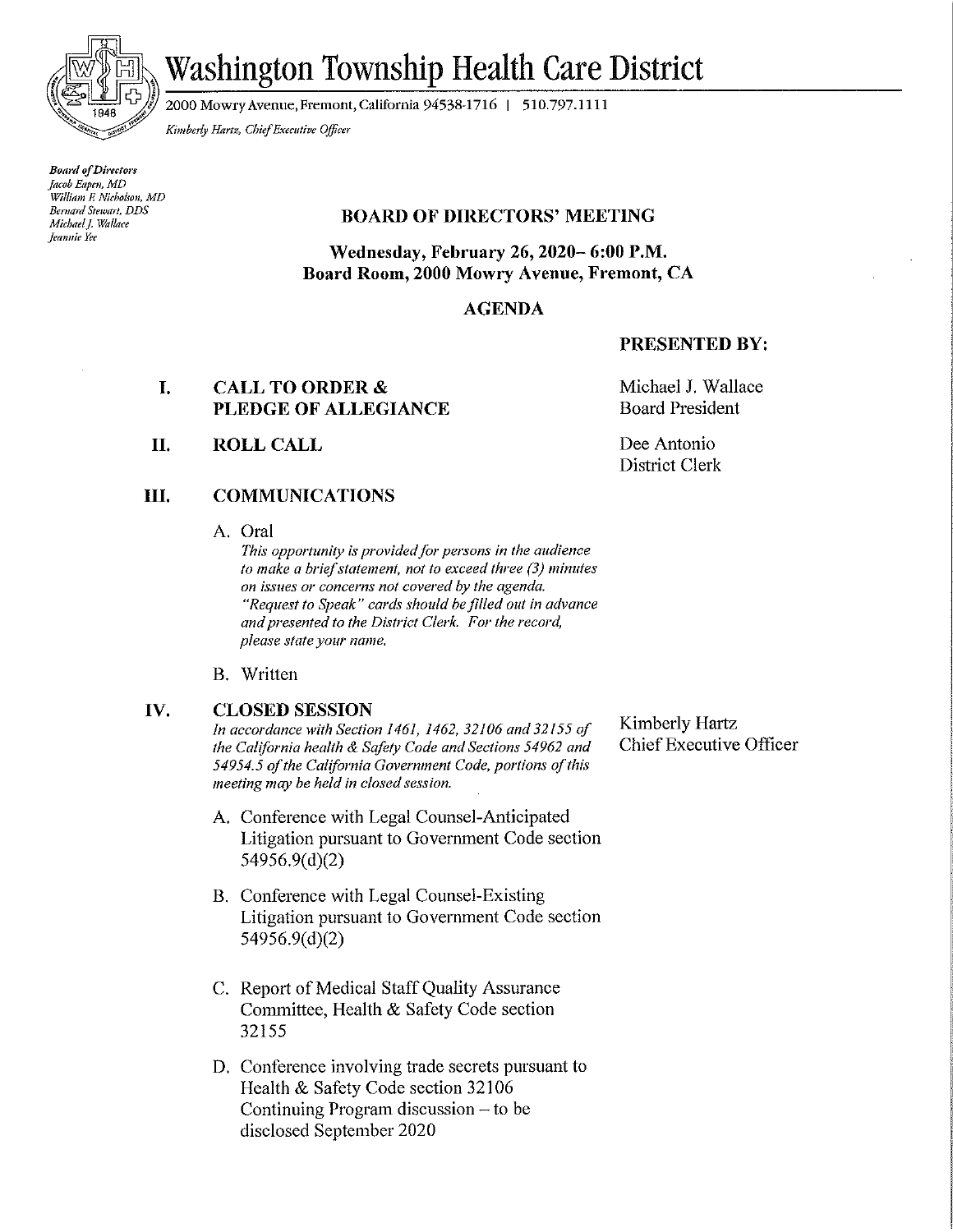#### $\overline{\mathbf{V}}$ . **OPEN SESSION**

Report on Closed Session

Michael J. Wallace **Board President** 

#### **ACTION** VI.

A. Consideration of Claim: Varant K. Michaelian

#### VII. **ANNOUNCEMENTS**

VIII. **ADJOURNMENT**  Michael J. Wallace **Board President** 

In compliance with the Americans with Disabilities Act, if you need assistance to participate in this meeting, please contact the District Clerk at (510) 818-6500. Notification two working days prior to the meeting will enable the District to make reasonable arrangements to ensure accessibility to this meeting.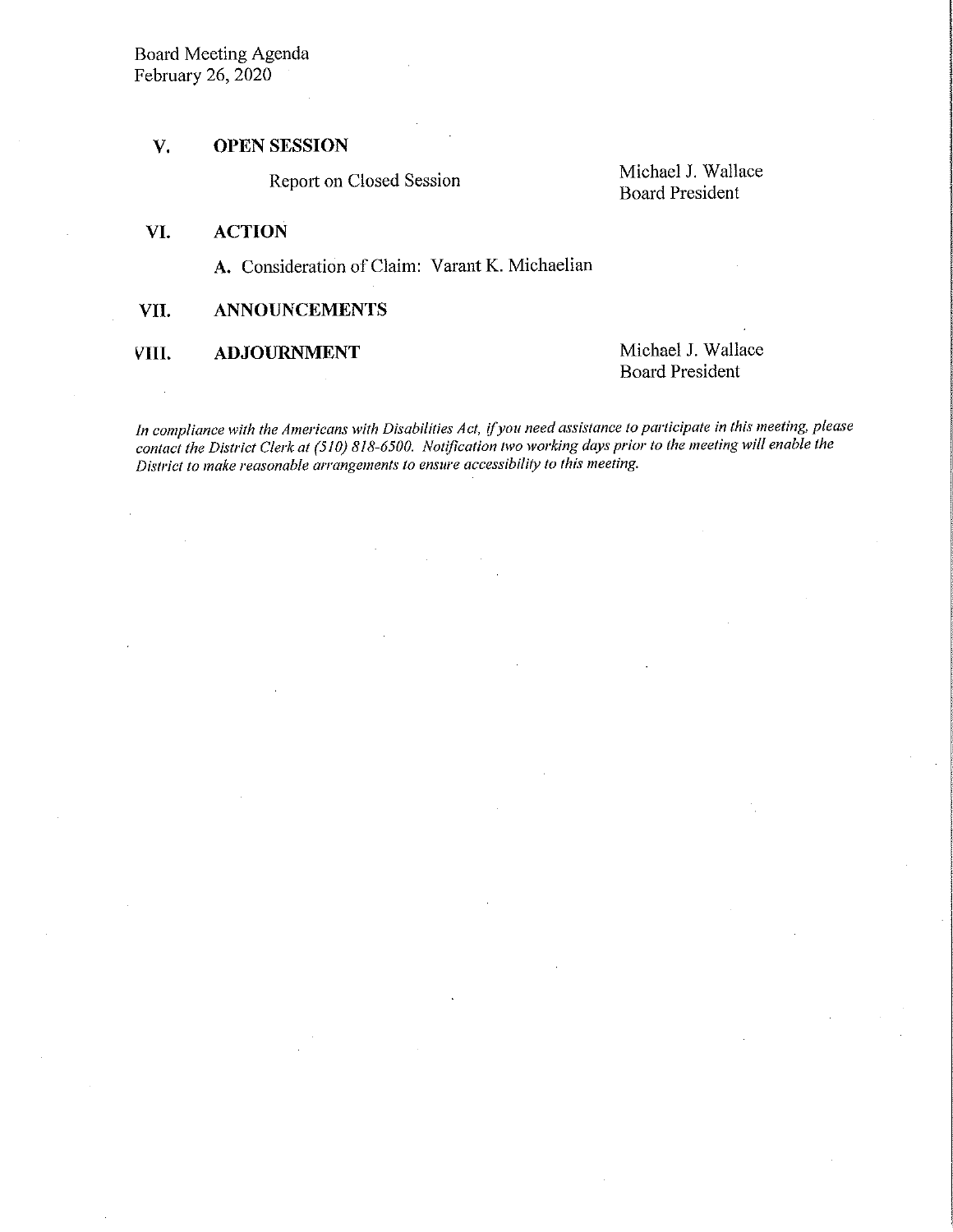

2000 Mowry Avenue, Fremont, California 94538-1716 | 510.797.1111 www.whhs.com

# **DEVCO FINANCIAL STATEMENTS**

Reporting Period 6

Month of December 2019

Kimberly Hartz, Chief Executive Officer<br>Washington Township Health Care District • Washington Hospital • Institute for Joint Restoration and Research • Sandy Amos RN Infusion Center<br>Taylor McAdam Bell Neuroscience Institut Washington Radiation Oncology Center • Washington Special Care Nursery • Washington Sports Medicine • Washington Township Medical Foundation Washington Urgent Care . Washington Wellness Center . Washington Women's Center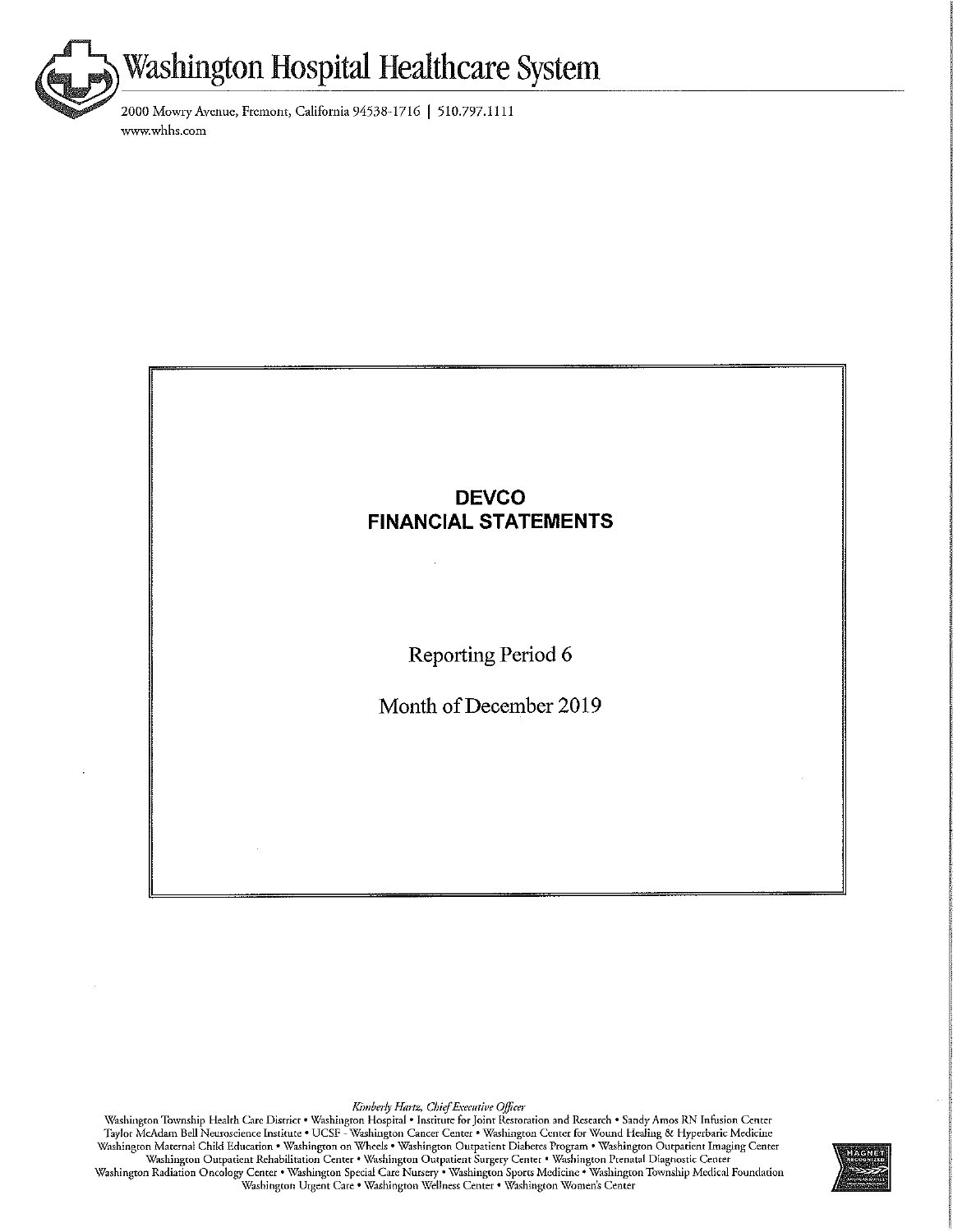#### Washington Township Hospital **Development Corporation Summary Income Statement** December 2019

 $\sim 10^{-1}$ 

|            | Current Month |                         |            |                                   | Year-To-Date |            |                         |             |
|------------|---------------|-------------------------|------------|-----------------------------------|--------------|------------|-------------------------|-------------|
|            |               | Favorable/(Unfavorable) |            |                                   |              |            | Favorable/(Unfavorable) |             |
|            |               |                         | %          |                                   |              |            |                         |             |
| Actual     | Budget        | Variance                | Variance   |                                   | Actual       | Budget     | Variance                | Variance    |
|            |               |                         |            |                                   |              |            |                         |             |
| 3 3 4 0    | 3,653         | (313)                   | $(8.6\%)$  | Visits<br>(1)                     | 20,470       | 20,342     | 128                     | $0.6\%$     |
| 232        | 216           | 16                      | 7.4%       | (2) Treatments & Procedures       | 2.059        | 1.932      | 127                     | 6.6%        |
| 3.572      | 3,869         | (297)                   | (7.7%)     | (3) Total                         | 22.529       | 22,274     | 255                     | 1.1%        |
|            |               |                         |            | Gross Revenue                     |              |            |                         |             |
| 4.056.972  | 4,780,039     | (723,067)               | $(15.1\%)$ | <b>Patient Revenue</b><br>(4)     | 24,781,171   | 26,484,014 | (1,702,843)             | $(6.4\%)$   |
| 922.983    | 870,253       | 52,730                  | 6.1%       | (5)<br>Other Revenue              | 5,393,658    | 5,204,891  | 188,767                 | 3.6%        |
| 4,979.955  | 5,650,292     | (670, 337)              | (11.9%)    | <b>Total Gross Revenue</b><br>(6) | 30,174.829   | 31,688,905 | (1, 514, 076)           | (4.8%)      |
|            |               |                         |            | Deductions                        |              |            |                         |             |
| 2,037,141  | 2,518,714     | 481,573                 | 19.1%      | (7) Total Deductions              | 12,886,078   | 13,931,386 | 1,045,308               | 7.5%        |
| 50.2%      | 52.7%         | 2.5%                    |            | Contractual Percentage            | 52.0%        | 52.6%      | 0.6%                    |             |
| 2,942,814  | 3,131,578     | (188, 764)              | (6.0%      | (8) Net Revenue                   | 17,288,751   | 17,757,519 | (468, 768)              | $(2.6\%)$   |
|            |               |                         |            | Expenses                          |              |            |                         |             |
| 882,855    | 917,617       | 34,762                  | 3.8%       | Purchased Labor<br>(9)            | 5,377,199    | 5,381,755  | 4.556                   | 0.1%        |
| 303,120    | 325,808       | 22,688                  | 7.0%       | <b>Purchased Benefits</b><br>(10) | 1,757,182    | 1,781,583  | 24,401                  | 1.4%        |
| 464,099    | 383,583       | (80, 516)               | $(21.0\%)$ | <b>Supplies</b><br>(11)           | 2,299,351    | 2,157,314  | (142.037)               | $(6.6\%)$   |
| 349,781    | 298,737       | (51,044)                | (17.1%     | <b>Professional Fees</b><br>(12)  | 2,028 272    | 1,834,483  | (193.789)               | (10.6%)     |
| 305.171    | 219,602       | (85, 569)               | (39.0%     | <b>Purchased Services</b><br>(13) | 1,420,312    | 1,342.956  | (77, 356)               | (5.8%)      |
| 94,460     | 92,056        | (2,404)                 | (2.6%)     | Depreciation and Amort<br>(14)    | 566,374      | 557,158    | (9.216)                 | (1.7%)      |
| 19,172     | 21,437        | 2,265                   | 10.6%      | <b>Utilities</b><br>(15)          | 153,594      | 150,596    | (2.998)                 | $(2.0\%)$   |
| 483,490    | 415,190       | (68, 300)               | (16.5%)    | (16)<br>Building Lease            | 2,699.382    | 2,486,988  | (212.394)               | (8.5%)      |
| 118,453    | 120,383       | 1,930                   | 1.6%       | Other Expenses<br>(17)            | 769,104      | 765 949    | (3.155)                 | (0.4% )     |
| 3,020,601  | 2,794,413     | (226, 188)              | (8.1%)     | (18) Total Expenses               | 17,070,770   | 16,458,782 | (611, 988)              | (3.7%)      |
| (77, 787)  | 337,165       | (414, 952)              | (123.1%)   | (19) Net Operating Income/Loss    | 217.981      | 1,298.737  | (1,080.756)             | $(83.2\%)$  |
| 28,175     | 210,847       | 182,672                 | 86.6%      | (20) Minority Interest            | 346,159      | 932,227    | 586,068                 | 62.9%       |
| (105, 962) | 126,318       | (232, 280)              | (183.9%)   | (21) Net Income/Loss              | (128, 178)   | 366,510    | (494, 688)              | $(135.0\%)$ |

 $\ddot{\phantom{a}}$  .

1/28/20

10:43 AM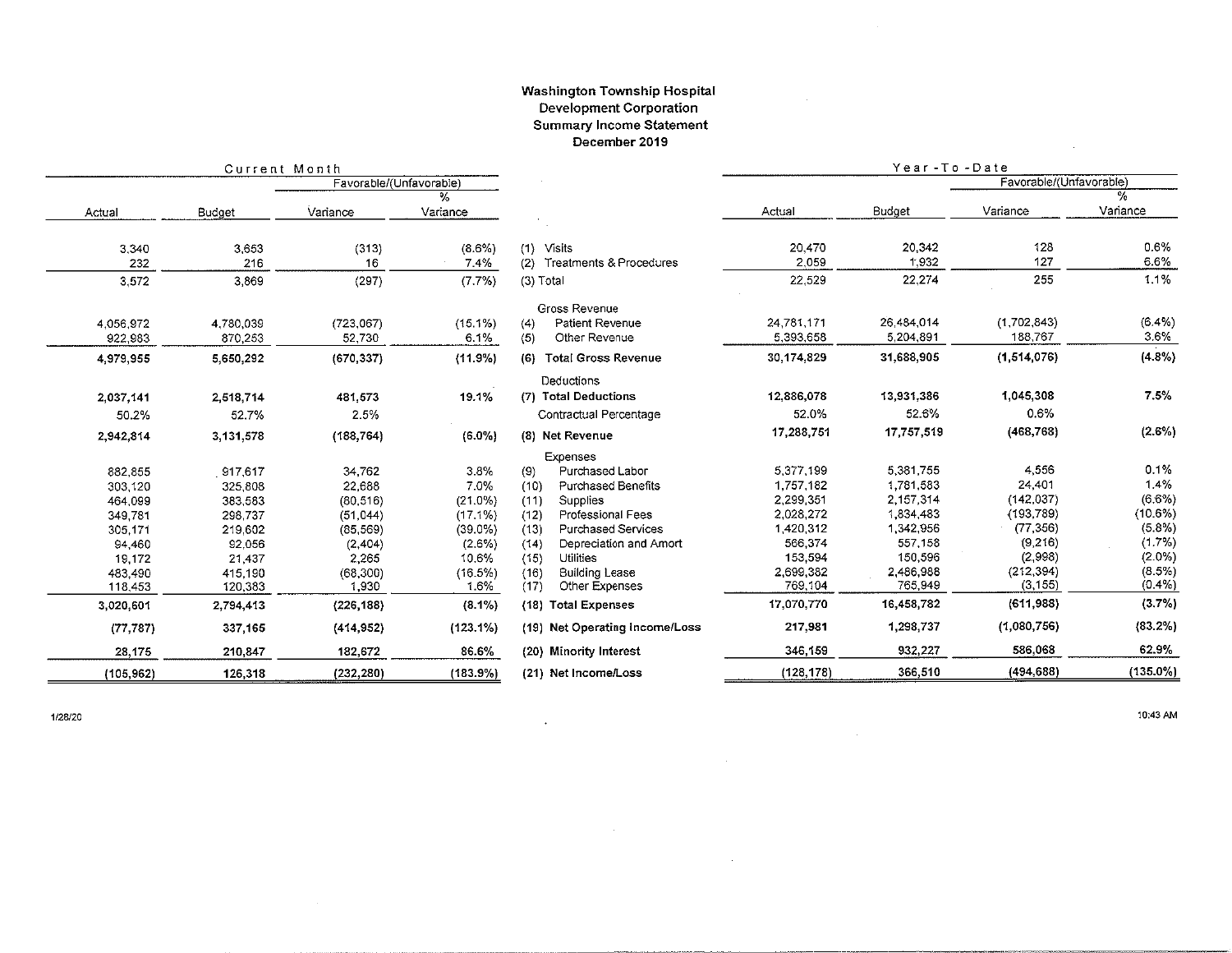## **STRATEGIC PLANNING PRIORITIES & PROGRESS REPORT February 21, 2020**

#### **I. LEGISLATION**

#### **Federal and Local Economic Update**

The national economic outlook remains cautiously optimistic. The national labor market had larger growth than anticipated last month, and unemployment claims continue to remain at historically low levels. Global economic indicators continue to point to an increasingly broad slowdown in international economic growth as ongoing trade tensions continue to impact international economics.

The Bureau of Labor Statistics job report showed the U.S. economy created 225,000 jobs in January, as the unemployment rate ticked higher to 3.6%, up from 3.5% in the previous month as more job seekers entered the market. Hourly wage growth grew in January, showing average hourly earnings rose by 3.1% compared to the same month last year. Claims for U.S. jobless benefits continue to remain at historically low levels, coming in recently at 205,000. The four-week moving average, a less volatile measure, was unchanged at 212,000. Recent statistics show that the national economy grew by 2.1% in the fourth quarter of 2019, and the annual GDP growth for 2019 was 2.3%, which is the lowest growth rate in three years. The national housing market continues to remain relatively stable across the nation; however, affordability and inventory shortages continue to create challenges for consumers across the country.

The California economy showed continued hiring in December (state unemployment data lags national data by a month), as the economy added 12,600 jobs and the state's unemployment rate held steady at the historically low rate of 3.9%. December marks 118 months of job growth in the state, the longest job market expansion since the 1960s. The current expansion began in February 2010 and California has gained more than 3.4 million jobs since then. The California housing market, like the national market, continues to show signs of stabilization, however, affordability and inventory shortages remain a concern, especially in higher-cost areas such as the Bay Area.

Locally, the District's unemployment rate declined slightly in December (local unemployment data lags national data by a month) to 2.3%, down from 2.4% in the previous month. Approximately 4,500 District residents in the labor force are unemployed.

Analysis of all of the economic measures included above is ongoing and carefully monitored for potential impacts to hospitals and opportunities for Washington to contribute expertise and advocacy through our elected officials.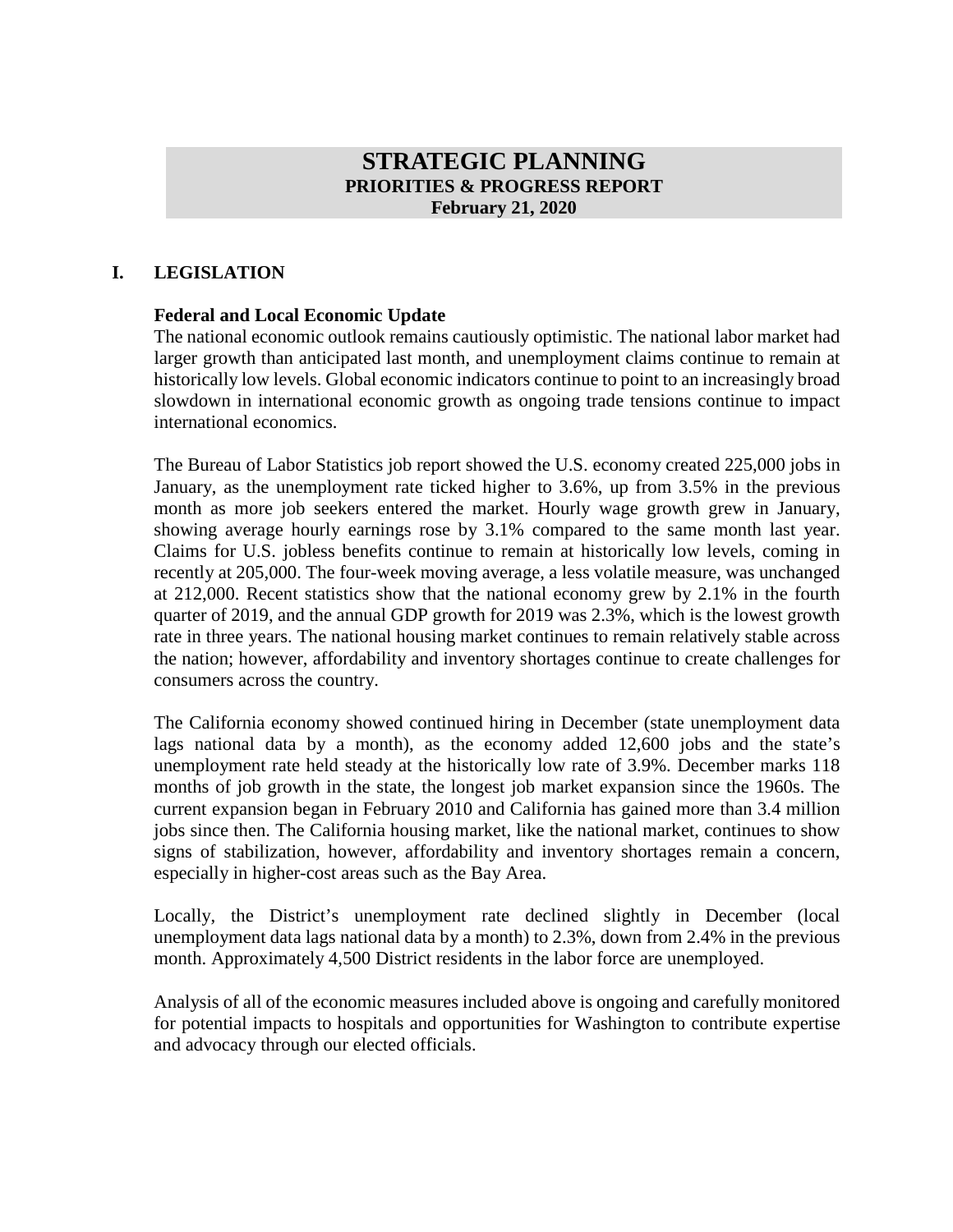### **State and Federal Legislative Update**

### **CA Legislature**

The California Legislature is currently in session and all new bills to be considered during the next session will need to be introduced in their house of origin by today, February 21, 2020, after which they will proceed through the applicable policy and fiscal committee review process. All bills that will be sent to the Governor's desk must pass through both houses by the end of August, and the Governor will then have until September 30, 2020 to sign or veto bills.

Staff is currently reviewing bills that have been introduced for their potential impact to the Healthcare System, and a few bills worth highlighting include:

#### **SB 758 (Portantino) Hospitals: Seismic Safety**

As reported previously, this bill is a 2-year bill. On January 28, the Assembly Health Committee and Senate Health Committee held a joint informational hearing looking at hospital seismic safety and the 2030 standards. The hearing was intended to provide background information on the current seismic standards that are in place and the status of compliance by hospitals with those standards. Paul Coleman from OSHPD spent the longest amount of time providing this information and many members asked questions trying to get a better understanding of the current seismic requirements. A representative from the RAND Corporation, which completed a study on the estimated cost of seismic compliance last year, gave an overview of the costs associated with hospitals meeting the 2030 standards, which they estimated to be anywhere from \$32b to \$143b depending on whether hospitals chose to retrofit or rebuild. Senator Pan, who is the Chair of the Senate Health Committee, felt the discussion should be exploring "how we get to the 2030 standards" and was open to helping hospitals with financing and exploring ways to make the construction process more streamlined to help control and possibly reduce costs. We are still early in the 2020 legislative year, and it is not yet known when SB 758 will be heard in the Assembly. The bill was amended at the end of last year so there has been no policy committee review of the bill as of yet. We do anticipate that this bill will be a key topic for hospitals, providers, and unions this year.

The Alfred E. Alquist Hospital Facilities Seismic Safety Act of 1983 establishes, under the jurisdiction of the Office of Statewide Health Planning and Development, a program of seismic safety building standards for certain hospitals. The Legislature has indicated they intend to evaluate seismic safety building standards applicable to hospitals, and this bill was amended recently to require hospitals to report specific information regarding seismic compliance to the State by January 2021 and proposes modifying the current 2030 seismic requirements for general acute care hospitals. The bill would require, on and after January 1, 2030, all general acute care inpatient hospitals that have been approved by the State Department of Public Health to operate emergency medical service, surgical suite, and postsurgical services to be capable of providing these services for 72 hours following a seismic event, unless the office determines a general acute care inpatient hospital is in a county that has a low seismic risk. The bill would specify the conditions under which a general acute care inpatient hospital is authorized to operate these services, for 72 hours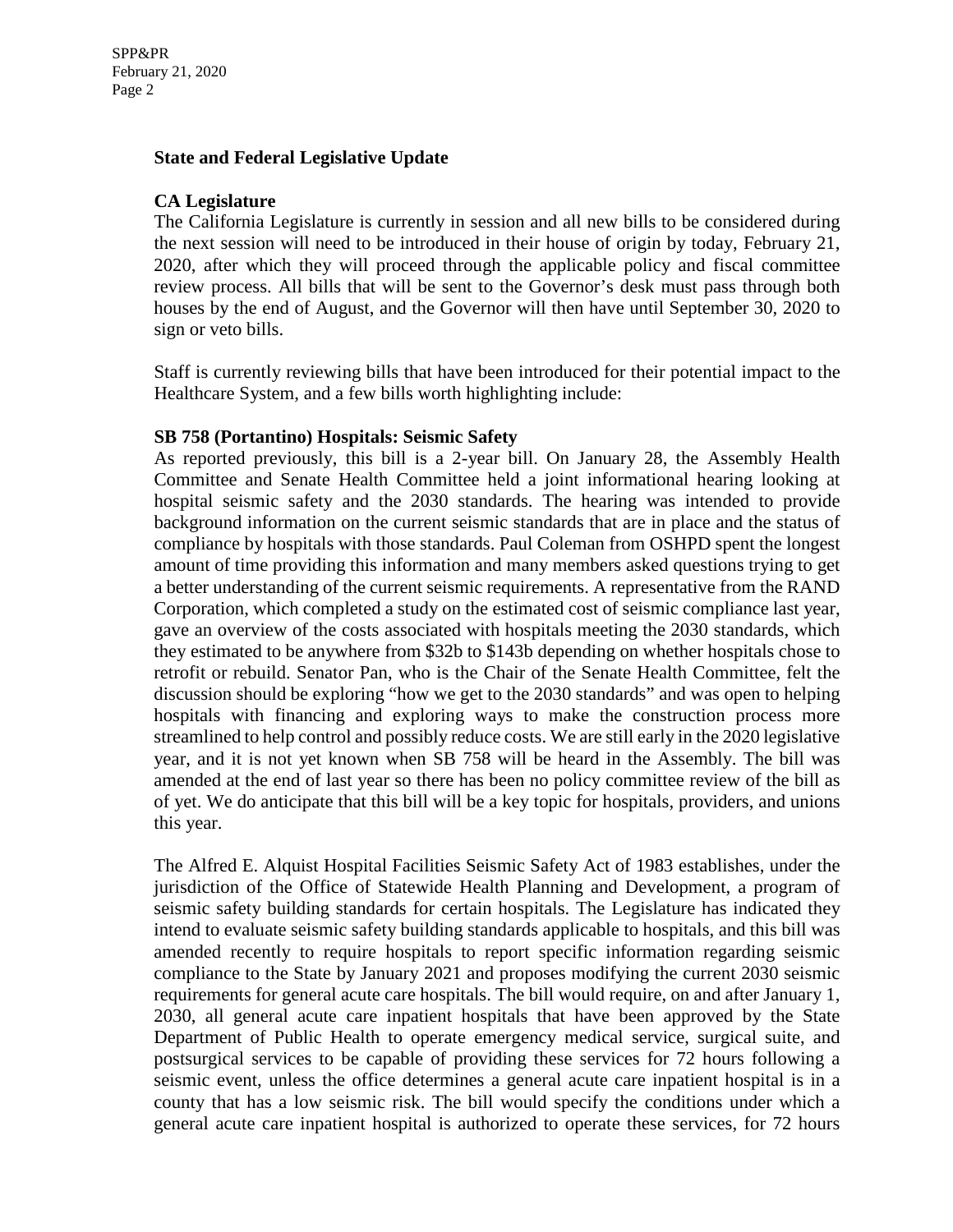following a seismic event, in an alternative location or manner. The bill would authorize how utility lines, including electrical systems, necessary for the operation of emergency medical service, surgical suite, and postsurgical services are authorized to be installed and braced.

### **AB 992 (Mullin) Open Meetings: Local Agencies: Social Media**

This bill was introduced last year and currently sits in the Senate for assignment to the relevant policy committee. The Ralph M. Brown Act generally requires that the meetings of legislative bodies of local agencies be conducted openly. That act defines "meeting" for purposes of the act and prohibits a majority of the members of a legislative body, outside a meeting authorized by the act, from using a series of communications of any kind to discuss, deliberate, or take action on any item of business that is within the subject matter jurisdiction of the legislative body. This bill would provide that the prohibition described above does not apply to the participation in an internet-based social media platform by a majority of the members of a legislative body, provided that a majority of the members do not discuss among themselves business of a specific nature that is within the subject matter jurisdiction of the legislative body of the local agency.

### **AB 890 (Wood) Nurse Practitioners: Scope of Practice**

This bill was introduced last year and currently sits in the Senate for assignment to the relevant policy committee. This bill would, until January 1, 2026, establish the Advanced Practice Registered Nursing Board within the Department of Consumer Affairs, which would consist of 9 members. The bill would require the board, by regulation, to define minimum standards for a nurse practitioner to transition to practice without the routine presence of a physician and surgeon. The bill would authorize a nurse practitioner who meets certain education, experience, and certification requirements to perform, in certain settings or organizations, specified functions without standardized procedures, including ordering, performing, and interpreting diagnostic procedures, certifying disability, and prescribing, administering, dispensing, and furnishing controlled substances.

#### **Federal Legislature**

Earlier this month, President Trump released his FY2021 budget proposal. The budget request is a largely symbolic document outlining the administration's priorities as the annual appropriations process begins. The budget is unlikely to be considered by House Democrats but will guide Senate Republicans. Budget related hearings began this month in the House Budget Committee and the Senate Finance Committee.

The 4.8 trillion dollar budget deviates from previous proposals in that it does not contain a plan to repeal and replace the Affordable Care Act (ACA). It leaves the ACA's funding in place but asks Congress to develop policies that would "advance the president's health reform vision," which the administration projects would reduce federal healthcare spending by \$844 billion over the decade.

The administration is requesting a ten percent reduction (a \$9.4 billion decrease) in overall funding for the Department of Health and Human Services (HHS), but a slight increase in funding for the Food and Drug Administration (FDA). The budget also seeks a 9 percent cut in funding to both the National Institute of Health (NIH) and the Center for Disease